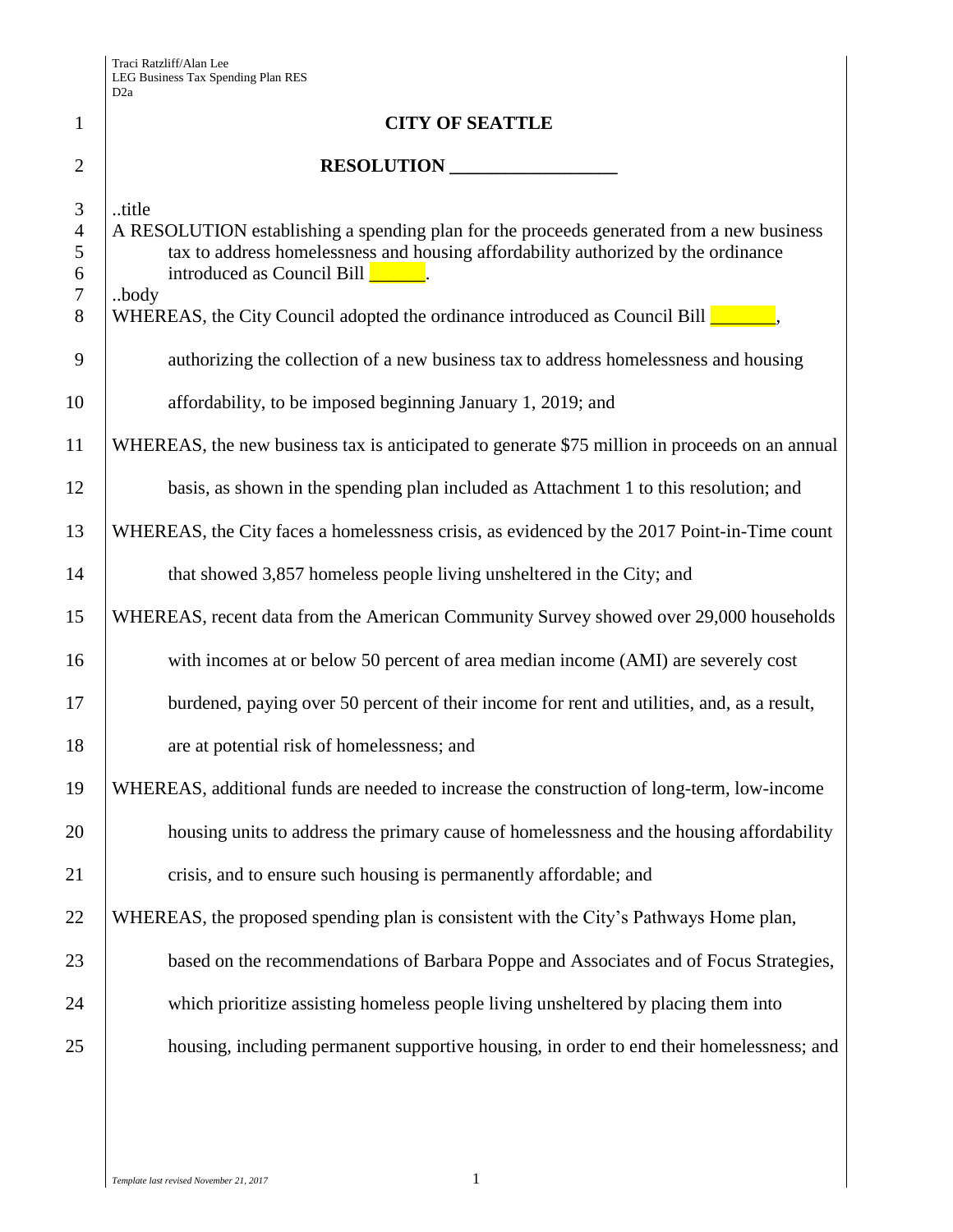| $\mathbf{1}$   | WHEREAS, permanent supportive housing provides housing with much needed related services,  |
|----------------|--------------------------------------------------------------------------------------------|
| $\overline{2}$ | such as case management, mental health, and other services required to keep vulnerable     |
| 3              | individuals stably housed; and                                                             |
| $\overline{4}$ | WHEREAS, the proposed spending plan allocates 75 percent of the funding generated from the |
| 5              | new business tax for the capital construction of additional long-term, low-income housing  |
| 6              | serving those with incomes at or below 30 percent of AMI and those with incomes from       |
| $\overline{7}$ | 30 to 60 percent of AMI, with an emphasis on assisting homeless people living              |
| 8              | unsheltered in the City with incomes at or below 30 percent of AMI; and                    |
| 9              | WHEREAS, the City desires to expedite the development of additional affordable housing by  |
| 10             | providing additional funds and prioritizing funding for projects that are ready to begin   |
| 11             | development; and                                                                           |
| 12             | WHEREAS, the City provides capacity-building assistance through the Equitable Development  |
| 13             | Initiative to enable community organizations to prepare housing projects for               |
| 14             | development; and                                                                           |
| 15             | WHEREAS, several years ago, the City established a streamlined permitting process for low- |
| 16             | income housing projects to remove barriers to the development of such housing; and         |
| 17             | WHEREAS, the City recently approved changes to the design review process for low-income    |
| 18             | housing projects that should also improve the efficiency of this process and speed         |
| 19             | development of such units; and                                                             |
| 20             | WHEREAS, the proposed spending plan allocates 20 percent of the funding generated from the |
| 21             | new business tax to address the immediate shelter, public health, sanitation, and other    |
| 22             | services needs of homeless people living unsheltered in the City; and                      |
|                |                                                                                            |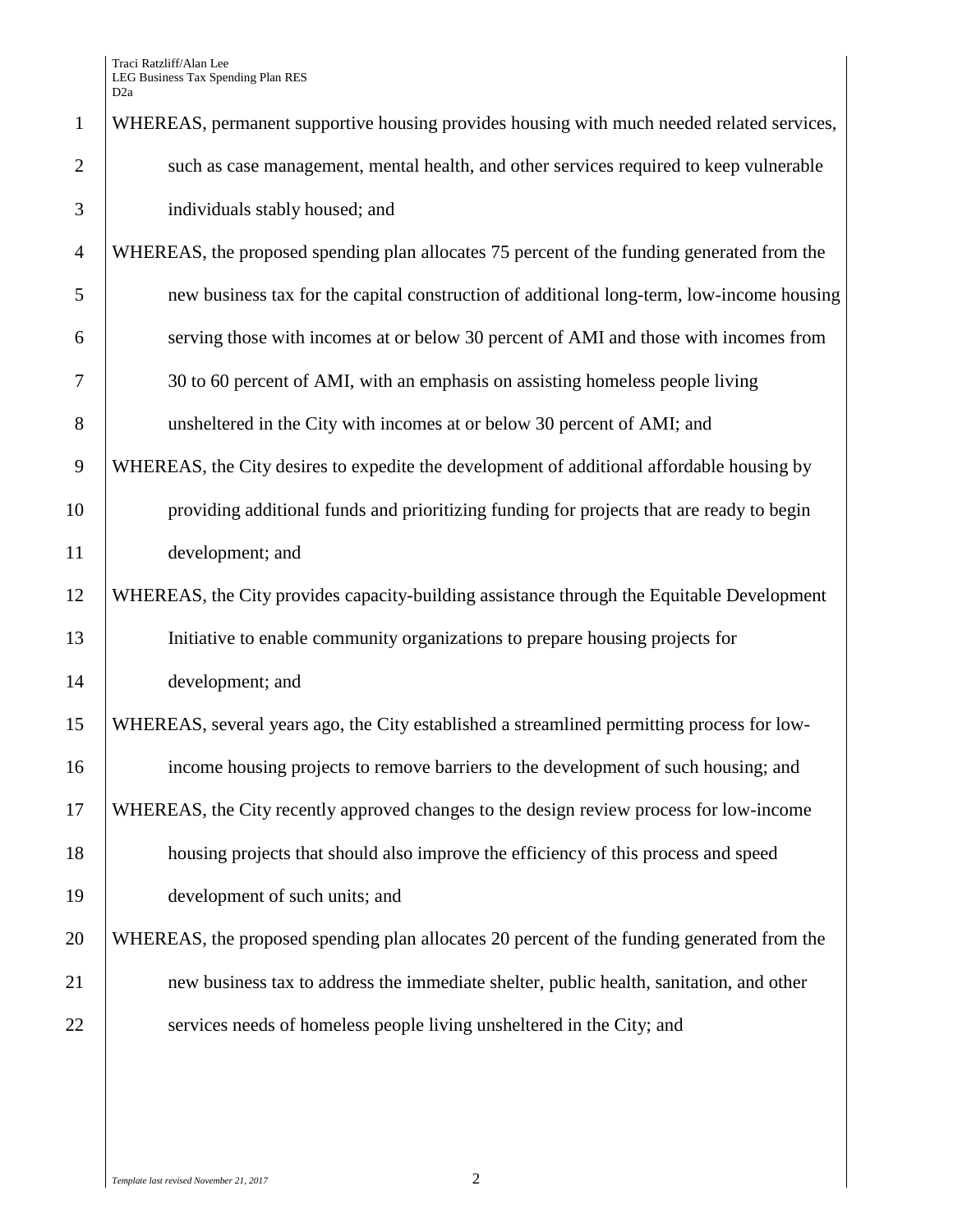Traci Ratzliff/Alan Lee LEG Business Tax Spending Plan RES D2a

| $\mathbf{1}$   | WHEREAS, the services funded are consistent with Resolution 18-06, adopted on March 15,       |
|----------------|-----------------------------------------------------------------------------------------------|
| $\overline{2}$ | 2018, by the King County Board of Health, which supports additional investments in            |
| 3              | publicly accessible hygiene facilities, including handwashing, toilet, and shower facilities  |
| $\overline{4}$ | for people who are homeless; and                                                              |
| 5              | WHEREAS, the City is investing in a person-centered response system that prioritizes homeless |
| 6              | families with small children, those with long histories of homelessness, and those with       |
| 7              | the greatest barriers to housing stability, consistent with the Pathways Home plan; and       |
| 8              | WHEREAS, the City embraces a "housing first" philosophy which endeavors to move people        |
| 9              | quickly into housing and shelter by eliminating barriers to entry; and                        |
| 10             | WHEREAS, contracts for housing and services funded by the City include specific, measurable   |
| 11             | outcomes that are to be achieved with funding provided; and                                   |
| 12             | WHEREAS, the City and its regional partners are committed to annually assessing the           |
| 13             | performance of funded programs to ensure they are operating effectively to place people       |
| 14             | experiencing homelessness into shelter and ultimately into long-term housing, or provide      |
| 15             | harm reduction measures to facilitate acceptance of homelessness services, and have           |
| 16             | established performance standards that must be achieved by funded programs as depicted        |
| 17             | in Attachment 2 to this resolution; and                                                       |
| 18             | WHEREAS, programs and services funded with the new business tax shall be required, as         |
| 19             | applicable, to comply with these regionally supported performance standards; and              |
| 20             | WHEREAS, homelessness is a regional issue, and the City is committed to using the additional  |
| 21             | resources generated from the new business tax in collaboration with resources identified      |
| 22             | by our regional partners participating in All Home and One Table to ensure the                |
| 23             | implementation of effective programs that address the homelessness problem; and               |
|                |                                                                                               |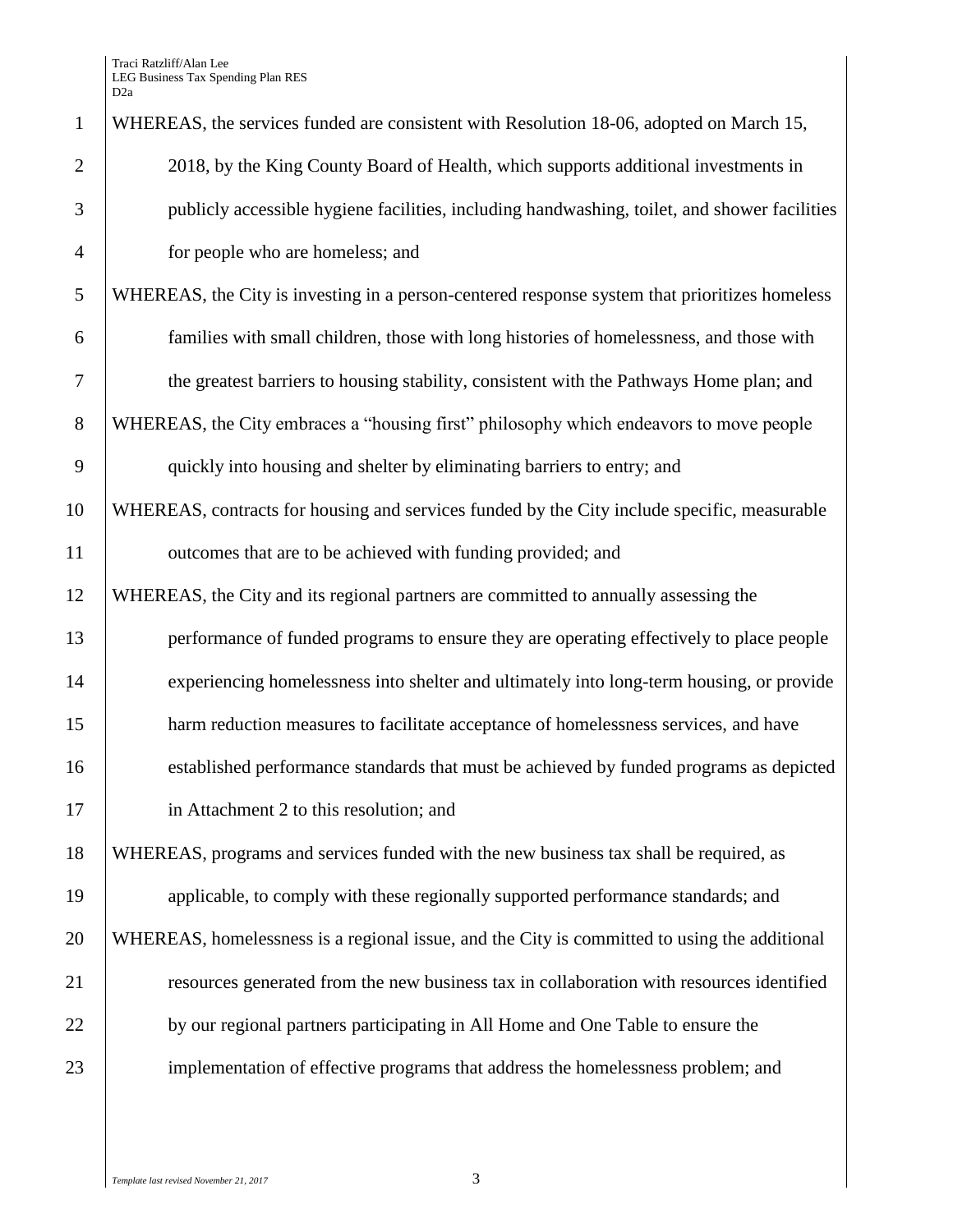## WHEREAS, the City Council passed Statement of Legislative Intent 281-1-B-2 in November 2 2017, requesting the Human Services Department to explore wage inequities for contracted human service providers; and

 WHEREAS, the City Council recognizes that wage inequities for contracted service providers harm efforts to stabilize the workforce and that it is imperative to address equitable workforce compensation in an effort to maintain existing homelessness programs and expand program services; NOW, THEREFORE,

## **BE IT RESOLVED BY THE CITY COUNCIL OF THE CITY OF SEATTLE, THE MAYOR CONCURRING, THAT:**

10 Section 1. Proceeds from the new business tax imposed by the ordinance introduced as Council Bill \_\_\_\_\_\_\_\_ are intended to be used to expand housing, shelter, public health, hygiene, sanitation, and other support services for those who are homeless or at significant risk of homelessness, with priority for assisting those homeless people living unsheltered and/or with very low incomes (at or below 30 percent of area median income (AMI)). It is intended that 75 percent of the proceeds from the new business tax will be used to increase the production of long-term affordable housing, and fund operations and services support for housing serving the homeless who are most vulnerable. Twenty percent of the proceeds from the new business tax will be used to increase the provision and effectiveness of shelter, public health, hygiene, sanitation, and support services to assist homeless people living unsheltered to move off the 20 Streets. Attachment 1 to this resolution establishes the spending plan for the first five years of the 21 new business tax.

22 Section 2. On or before December 14, 2018, the Executive shall submit an Implementation Plan to the City Council that includes: specific spending proposal for years one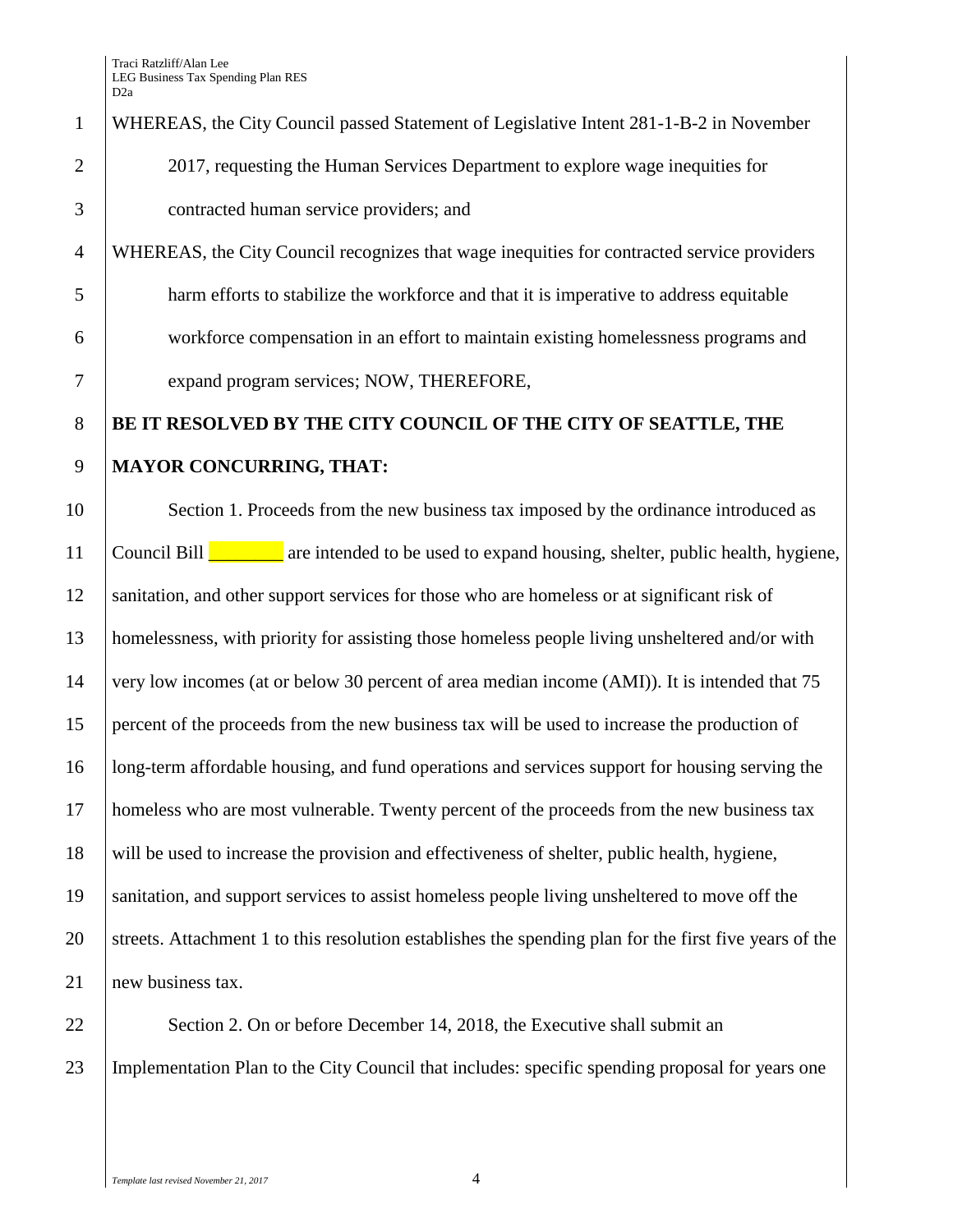Traci Ratzliff/Alan Lee LEG Business Tax Spending Plan RES D2a

 Section 3. The Executive is requested to explore and provide recommendations on funding the operation and services support for housing that would serve homeless individuals, with incomes at or below 30 percent of AMI, who do not qualify for or require permanent supportive housing but need housing with a lower level of services and/or long-term rental 8 subsidy. The Executive will include a report and recommendations along with the submittal of the Implementation Plan referenced in Section 2 of this resolution.

 Section 4. The Executive is requested to provide a report and recommendations on providing funding for wage stabilization for direct service personnel providing services to people experiencing homelessness, as described in Attachment 1 to this resolution, based on examination of adequate staffing levels, compensation, and desired retention outcomes. This examination shall be based on data gathered in response to Statement of Legislative Intent 281-1- B-2, the audit of the Human Services Department's contracting processes, and input from the homeless service providers. The Executive will provide a report and recommendations with submittal of the Implementation Plan referenced in Section 2 of this resolution. The initial funding provided in the spending plan may be supplemented with future resources to address identified workforce compensation issues.

20 Section 5. The City Council may, based on the program outcomes and understanding of changing needs, modify the allocation of funding for programs and services through the Council's legislative and budget process.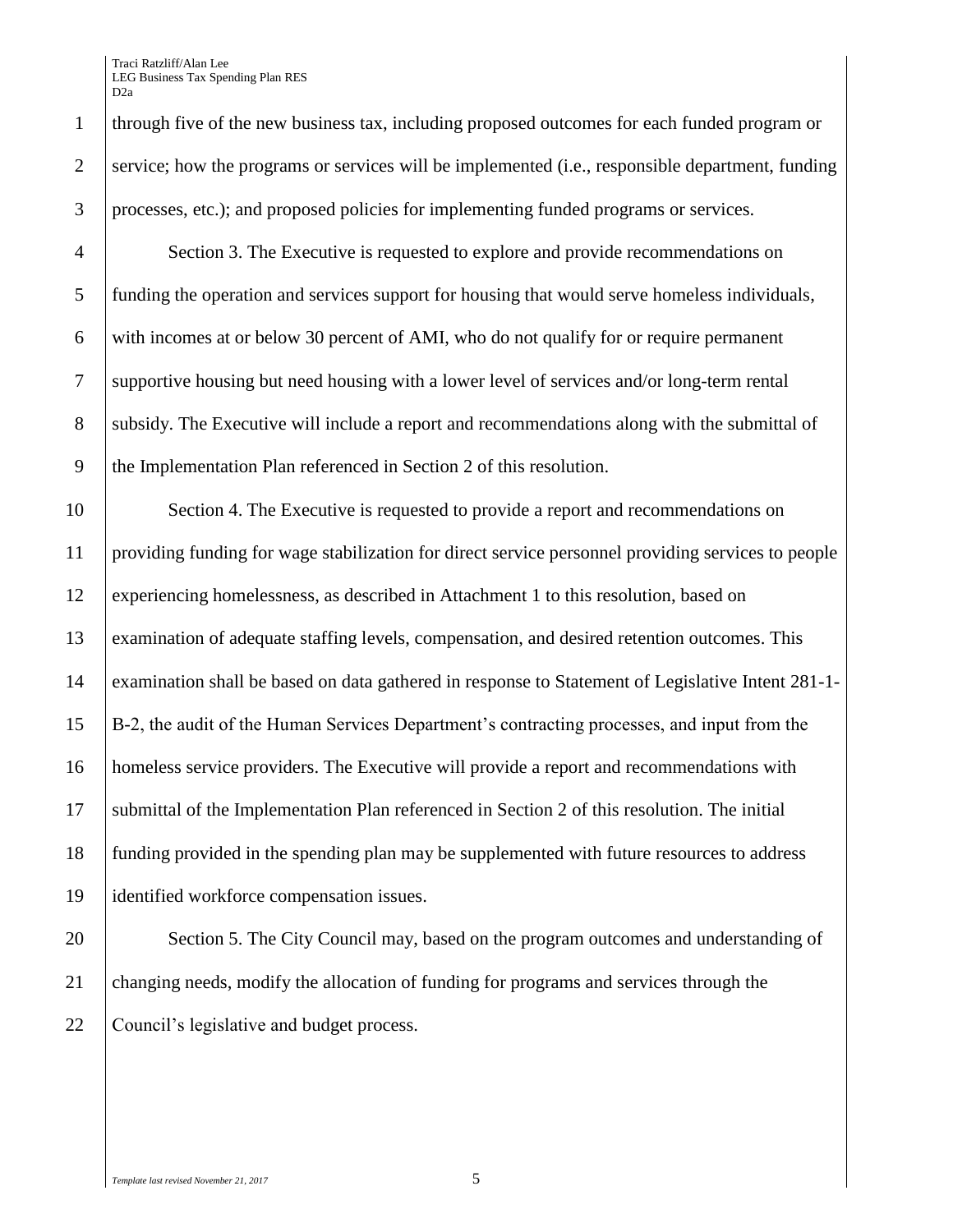Traci Ratzliff/Alan Lee LEG Business Tax Spending Plan RES D2a



 $5$   $\vert$  tax.